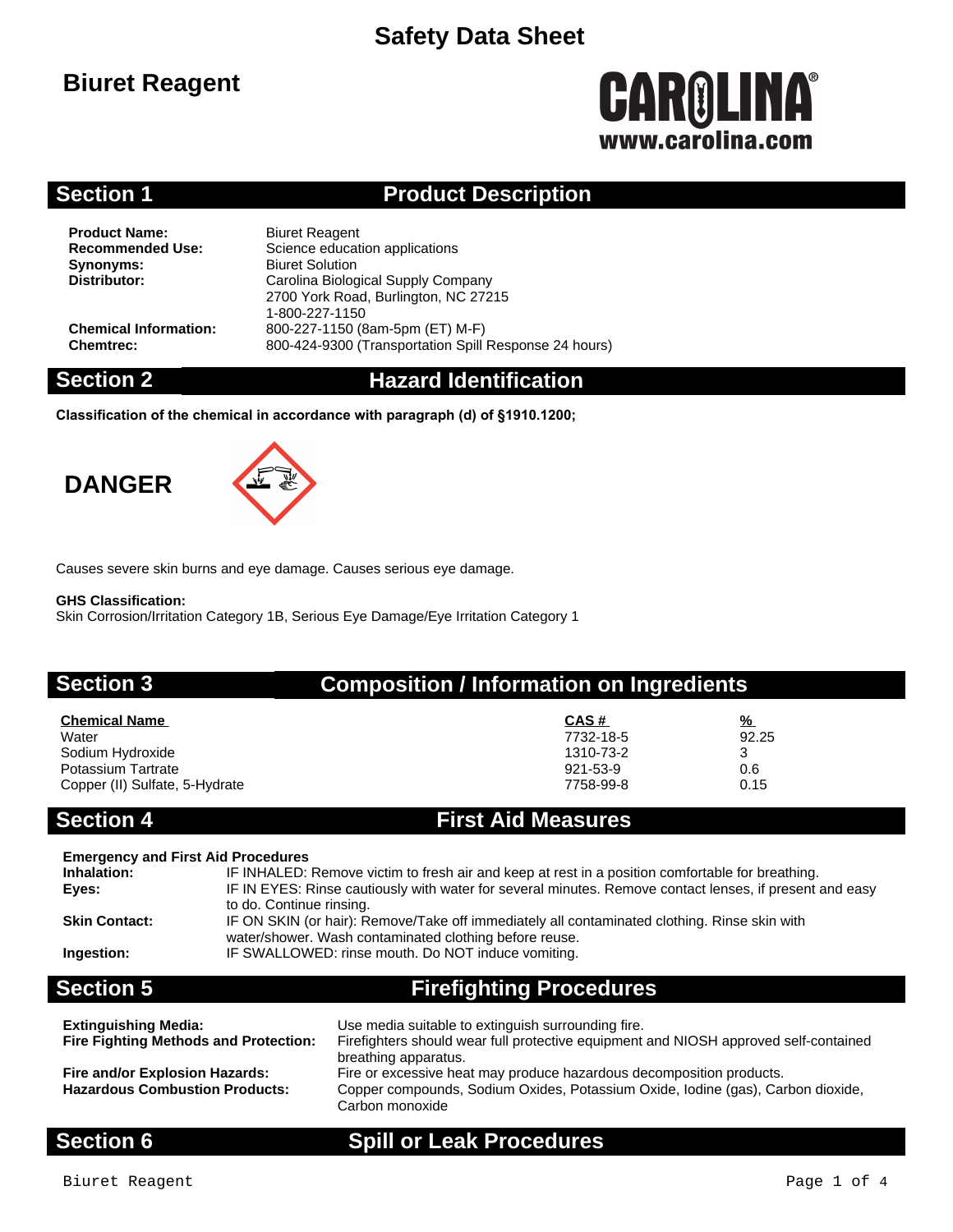**Steps to Take in Case Material Is Released or Spilled:** Exposure to the spilled material may be severely irritating or toxic. Follow personal protective equipment recommendations found in Section 8 of this SDS. Personal protective equipment needs must be evaluated based on information provided on this sheet and the special circumstances created by the spill including; the material spilled, the quantity of the spill, the area in which the spill occurred, and the expertise of employees in the area responding to the spill. Never exceed any occupational exposure limits. Persons not wearing appropriate protective equipment should be excluded from area of spill until clean-up has been completed. **Environmental Precautions:** Avoid breathing material. Avoid contact with skin and eyes. Prevent the spread of any spill to minimize harm to human health and the environment if safe to do so. Wear complete and proper personal protective equipment following the recommendation of Section 8 at a minimum. Dike with suitable absorbent material like granulated clay. Gather and store in a sealed container pending a waste disposal evaluation.

### **Section 7 Handling and Storage**

**Handling:** Do not breathe dust/fume/gas/mist/vapors/spray. Wash thoroughly after handling. Wear protective gloves/protective clothing/eye protection/face protection. Avoid contact with skin. Storage: Store locked up. Keep container tightly closed in a cool, well-ventilated place.

**Storage Code:** White - Corrosive. Separate acids from bases; separate oxidizer acids from organic acids.

### **Section 8 Protection Information**

|                                             | <b>ACGIH</b>                                                                              |               | <b>OSHA PEL</b>                                                                              |               |
|---------------------------------------------|-------------------------------------------------------------------------------------------|---------------|----------------------------------------------------------------------------------------------|---------------|
| <b>Chemical Name</b>                        | (TWA)                                                                                     | <u>(STEL)</u> | (TWA)                                                                                        | <u>(STEL)</u> |
| Sodium Hydroxide                            | N/A                                                                                       | N/A           | 2 mg/m3 TWA                                                                                  | N/A           |
| Copper (II) Sulfate, 5-Hydrate              | 1 mg/m3 TWA (dust<br>and mist, as Cu)                                                     | N/A           | N/A                                                                                          | N/A           |
| <b>Control Parameters</b>                   |                                                                                           |               |                                                                                              |               |
| <b>Engineering Measures:</b>                |                                                                                           |               | Local exhaust ventilation or other engineering controls are normally required when           |               |
|                                             | handling or using this product to avoid overexposure.                                     |               |                                                                                              |               |
| <b>Personal Protective Equipment (PPE):</b> | Lab coat, apron, eye wash, safety shower.                                                 |               |                                                                                              |               |
| <b>Respiratory Protection:</b>              |                                                                                           |               | Respiratory protection may be required to avoid overexposure when handling this              |               |
|                                             | product. General or local exhaust ventilation is the preferred means of protection. Use a |               |                                                                                              |               |
|                                             |                                                                                           |               | respirator if general room ventilation is not available or sufficient to eliminate symptoms. |               |
| <b>Eye Protection:</b>                      | Wear chemical splash goggles when handling this product. Have an eye wash station         |               |                                                                                              |               |
|                                             | available.                                                                                |               |                                                                                              |               |
| <b>Skin Protection:</b>                     | Avoid skin contact by wearing chemically resistant gloves, an apron and other protective  |               |                                                                                              |               |
|                                             | equipment depending upon conditions of use. Inspect gloves for chemical break-through     |               |                                                                                              |               |
|                                             | and replace at regular intervals. Clean protective equipment regularly. Wash hands and    |               |                                                                                              |               |
|                                             |                                                                                           |               | other exposed areas with mild soap and water before eating, drinking, and when leaving       |               |
|                                             | work.                                                                                     |               |                                                                                              |               |
| Gloves:                                     | No information available                                                                  |               |                                                                                              |               |
|                                             |                                                                                           |               |                                                                                              |               |

### **Section 9 Physical Data**

| <b>Formula: See Section 3</b>                     | Vapor Pressure: No data available                   |
|---------------------------------------------------|-----------------------------------------------------|
| Molecular Weight: No data available               | <b>Evaporation Rate (BuAc=1): No data available</b> |
| Appearance: Blue Liquid                           | Vapor Density (Air=1): No data available            |
| <b>Odor: None</b>                                 | Specific Gravity: No data available                 |
| <b>Odor Threshold: No data available</b>          | <b>Solubility in Water: Soluble</b>                 |
| <b>pH:</b> No data available                      | Log Pow (calculated): No data available             |
| <b>Melting Point: No data available</b>           | Autoignition Temperature: No data available         |
| <b>Boiling Point: No data available</b>           | Decomposition Temperature: No data available        |
| <b>Flash Point: No data available</b>             | Viscosity: No data available                        |
| <b>Flammable Limits in Air: No data available</b> | Percent Volatile by Volume: No data available       |
|                                                   |                                                     |

**Conditions to Avoid:** None known.

### **Section 10 Reactivity Data**

**Reactivity:** Not generally reactive under normal conditions. **Chemical Stability:** Stable under normal conditions.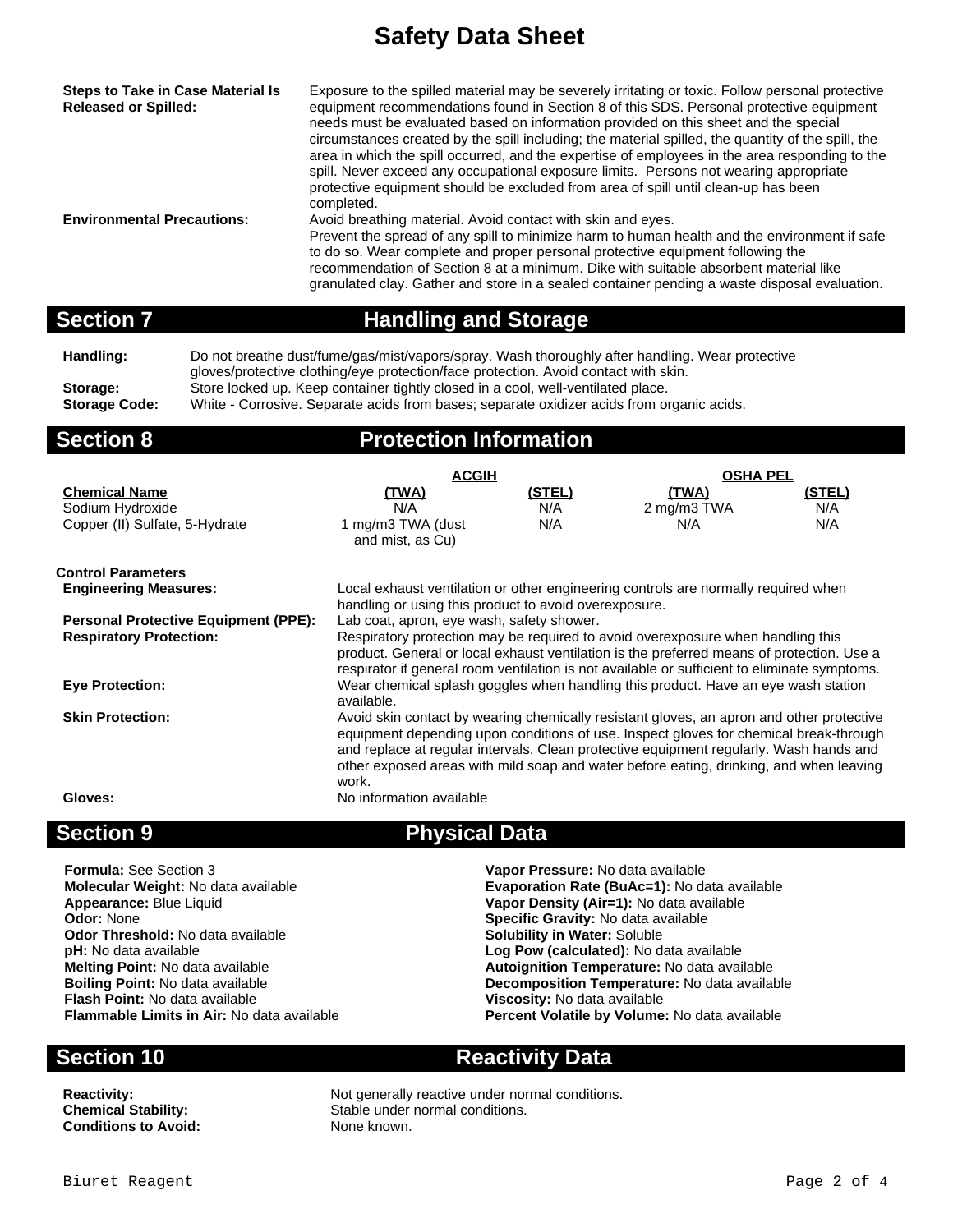**Hazardous Polymerization:** 

**Incompatible Materials:** Water-reactive materials, Strong reducing agents, Acids, Hydroquinone, Organic halides, Phosphorus, Alcohols, Metals, Aldehydes **Hazardous Decomposition Products:** Carbon dioxide, Carbon monoxide, Iodine (gas), Potassium Oxide, Sodium Oxides, Copper compounds<br>Will not occur

**Section 11 Toxicity Data**

| <b>Routes of Entry</b>  | Ingestion, skin and eye contact. |
|-------------------------|----------------------------------|
| Symptoms (Acute):       | No data available                |
| <b>Delaved Effects:</b> | No data available                |

**Acute:** No data available<br> **Chronic:** No data available

**Chronic:** No data available

| <b>Acute Toxicity:</b>                                          |                                                     |                                               |                                |                                 |                        |
|-----------------------------------------------------------------|-----------------------------------------------------|-----------------------------------------------|--------------------------------|---------------------------------|------------------------|
| <b>Chemical Name</b><br>Water<br>Copper (II) Sulfate, 5-Hydrate |                                                     | <b>CAS Number</b>                             | Oral LD50                      | Dermal LD50                     | <b>Inhalation LC50</b> |
|                                                                 |                                                     | 7732-18-5                                     | Oral LD50 Rat<br>90000 mg/kg   |                                 |                        |
|                                                                 |                                                     | 7758-99-8                                     | Oral LD50 Rat $=$<br>300 mg/kg | Dermal LD50 Rat<br>> 2000 mg/kg |                        |
| Carcinogenicity:                                                |                                                     |                                               |                                |                                 |                        |
| <b>Chemical Name</b>                                            |                                                     | <b>CAS Number</b>                             | <b>IARC</b>                    | <b>NTP</b>                      | <b>OSHA</b>            |
| Sodium Hydroxide                                                |                                                     | 1310-73-2                                     | Not listed                     | Not listed                      | Not listed             |
| <b>Chronic Effects:</b>                                         |                                                     |                                               |                                |                                 |                        |
| <b>Mutagenicity:</b>                                            |                                                     | No evidence of a mutagenic effect.            |                                |                                 |                        |
| Teratogenicity:                                                 | No evidence of a teratogenic effect (birth defect). |                                               |                                |                                 |                        |
| Sensitization:                                                  | No evidence of a sensitization effect.              |                                               |                                |                                 |                        |
| <b>Reproductive:</b>                                            |                                                     | No evidence of negative reproductive effects. |                                |                                 |                        |
| <b>Target Organ Effects:</b>                                    |                                                     |                                               |                                |                                 |                        |

#### **Section 12 Ecological Data**

| Overview:                     | Moderate ecological hazard. This product may be dangerous to plants and/or wildlife. |
|-------------------------------|--------------------------------------------------------------------------------------|
| <b>Mobility:</b>              | No data                                                                              |
| <b>Persistence:</b>           | Dissolved into water, Adsorbs to soil., Chemically Transformed                       |
| <b>Bioaccumulation:</b>       | No data                                                                              |
| Degradability:                | No data                                                                              |
| <b>Other Adverse Effects:</b> | No data                                                                              |
|                               |                                                                                      |

| <b>Chemical Name</b>           | <b>CAS Number</b> | <b>Eco Toxicity</b>                                 |
|--------------------------------|-------------------|-----------------------------------------------------|
| Water                          | 7732-18-5         | No data available                                   |
| Sodium Hydroxide               | 1310-73-2         | Aquatic LC50 (96h) Rainbow Trout 45.4 MG/L          |
| Copper (II) Sulfate, 5-Hydrate | 7758-99-8         | 96 HR LC50 PIMEPHALES PROMELAS 0.6752 MG/L [STATIC] |

### **Section 13 Disposal Information**

**Disposal Methods:** Dispose in accordance with all applicable Federal, State and Local regulations. Always contact a permitted waste disposer (TSD) to assure compliance. **Waste Disposal Code(s):** If discarded, this product is considered a RCRA corrosive waste, D002.

# **Section 14 Transport Information**

#### **Ground - DOT Proper Shipping Name: Air - IATA Proper Shipping Name:** UN1824

Sodium Hydroxide Solution Class 8 P.G. III

UN1824 Sodium Hydroxide Solution Class 8 P.G. III